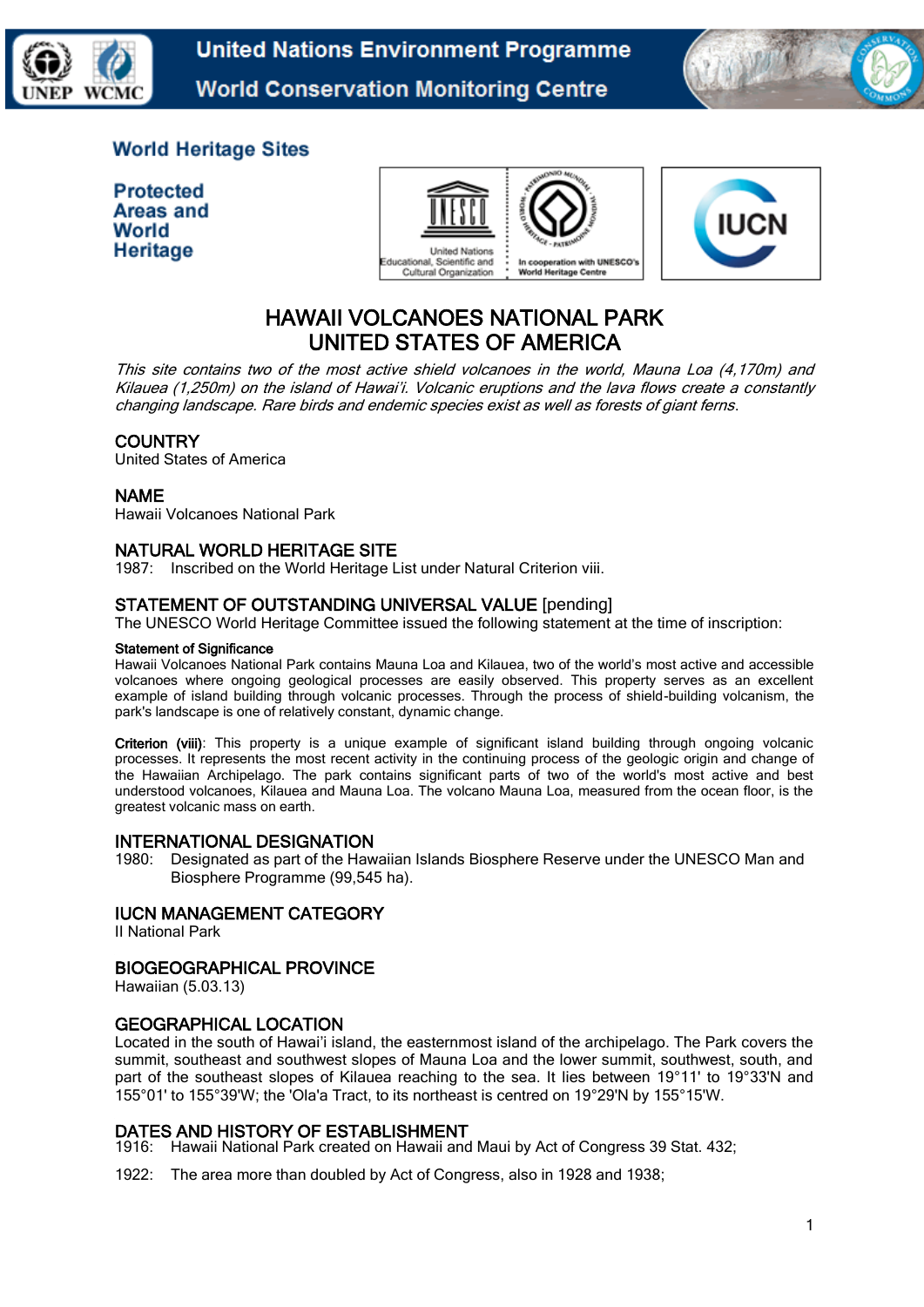- 1951: The 'Ola'a Forest Tract (>4,000 ha) donated by Hawaii State Executive Order No.1640;
- 1961: The National Park divided between Hawaii Volcanoes National Park on Hawaii and Haleakala National Park on Maui;
- 1980: The two National Parks designated a MAB Biosphere Reserve;
- 1987: The Volcanoes National Park on Hawai' but not Haleakala National Park designated a World Heritage site;
- 2003: The Hawaii Volcanoes National Park (but not the World Heritage site) extended by the Kahua Ranch on the West Rift zone of Maunà Loa.

#### LAND TENURE

Federal: the Park was created from federally-owned land donated by the State of Hawai'i. In 1920 Congress authorised the acquisition of privately-owned land and rights of way and in 1930 gave exclusive legal jurisdiction over the Park to the Federal government. Administered by the National Park Service (NPS) of the Department of the Interior.

#### AREA

92,934 ha.

#### **ALTITUDE**

From sea-level to 4,169m

#### PHYSICAL FEATURES

Hawaii is the largest of the Hawai'ian Islands, rising to the two peaks of Mauna Kea (4,205m) and Mauna Loa (4,169m), with, on its southeast flank, Kilauea (1,250m) and the crater of Halemaumau. Geologically, the islands are young, formed by the underlying plate moving slowly westward over a hot spot in the Earth's crust, forming a succession of volcanic islands, the oldest island being furthest west and the easternmost island, Hawai'i, experiencing the most activity. The Park extends from the summit calderas of Mauna Loa and Kilauea to the southern coast which is periodically reached by lava flows. Hawai'i's double peak is a massive, flat-domed shield volcano built up by lava from 6,096m below sea-level, making it at 10.265m the highest freestanding mountain in the world. This, though relatively gentle, is the world's most continuously active volcano, and is considered the world's best example of effusive vulcanism. Halemaumau fire pit on Kilauea was an active lava lake until the 1930s. Mauna Loa last erupted in 1984 but Kilauea remains active along the East Rift, a ridge over an underground magma chamber, which extends far out under the sea. This rift has been the site of intermittent eruption since 1983 when a 300m-high cinder cone appeared and extensive lava flows from the Pu'u 'O'o vent started to break out, most recently from mid-2007, accompanied by a swarm of earthquakes and tremors (NPS, 2007); 240 ha of land have been intruded into the sea. Other volcanic features of the Park include calderas, pit craters, cinder cones, spatter ramparts, fumaroles, solfataras, lava tubes, tree moulds, pahoehoe and `a`a lava flows, volcanic sea cliffs and black sand beaches. The separate 'Ola'a Forest Tract on the northeast flank of Kilauea is a mid-level rainforest.

#### CLIMATE

The oceanic weather is unpredictable and dominated by northeast trade winds. Altitudinal climatic change is reinforced by an abrupt climatic gradient from east to west: windward mid-slopes receive a mean annual rainfall of 3,810mm, while leeward slopes receive only a tenth of that amount. Higher levels can be cloudy. Summer storms and showery conditions are common, and violent hurricanes can occur between June and November. The eruptions of Kilauea even cause acid rainfall. Such extremes of annual average precipitation produce dramatic climatic and biotic changes. Annual average temperatures range from  $22^{\circ}$ C at sea level to  $7^{\circ}$ C at 3,400m, and the summits can carry snow in winter.

#### **VEGETATION**

The Park's high diversity of plant communities runs a continuous gradient from sea to mountain summit and from dry to seasonably or persistently wet, which is accentuated by the volcanic activity. About 70% of the Park is bare lava rock with very scattered vegetation, about 15% is scrub, 10% forest and 5% grassland. But the diversity results in a mosaic of successional and climax stages in seven major zones: coastal lowlands, rain forest, grassland, mid-elevation woodland, upland forest and woodland, desert scrub and sub-alpine to alpine scrub: Doty & Mueller-Dombois in (1966)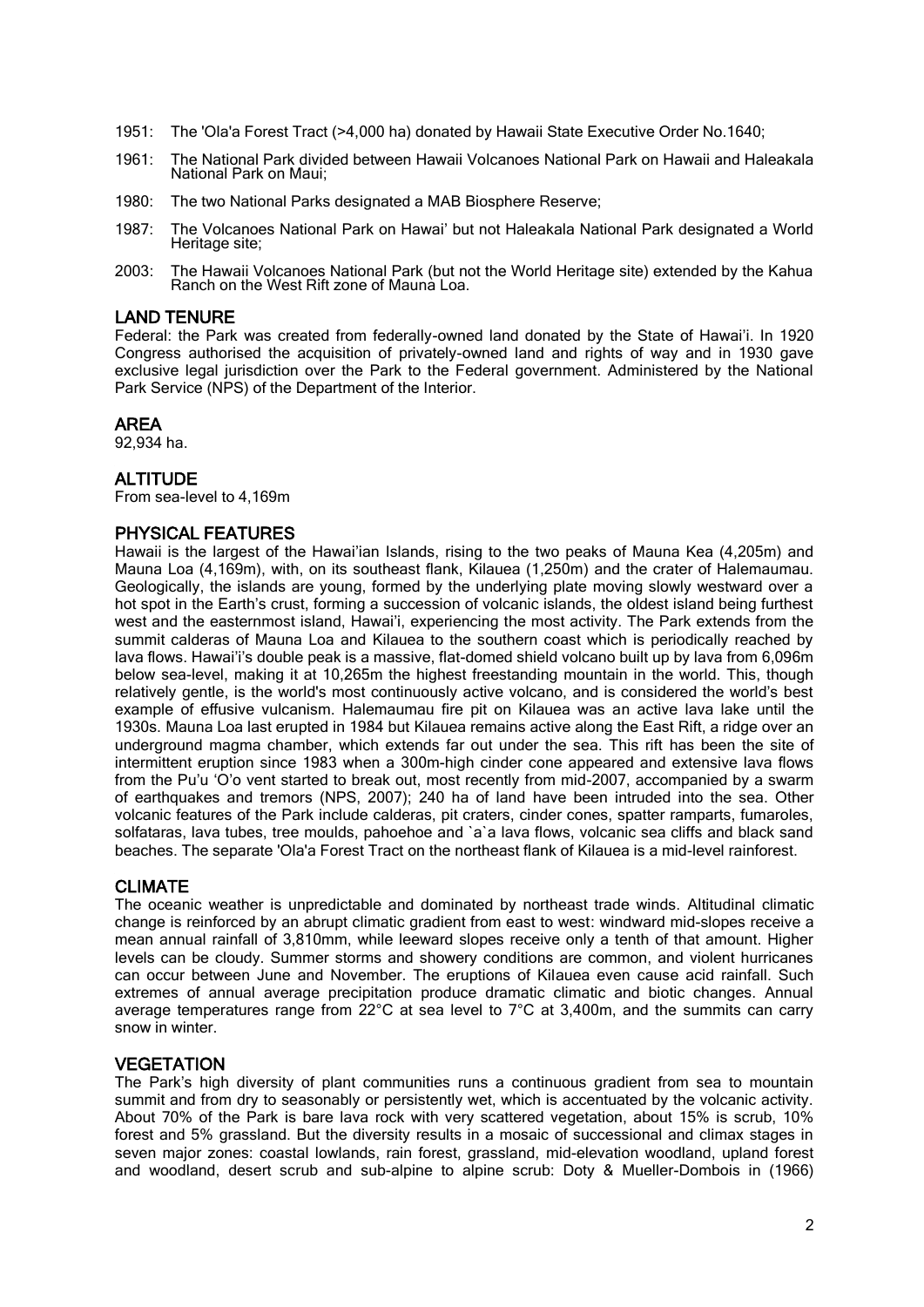described 23 distinct types of vegetation. The Park's 23 species of nationally threatened plants are 6% of a flora which includes 15 endangered trees. The rate of endemism in flowering plants is extremely high - 90% - because of the islands' geographic isolation, though, typically for island flora, is impoverished compared with continental sites. Its greatest diversity is found in mesic and rain forests. Ferns form a noticeable proportion of the native flora, in highly developed tree fern-dominated rain forests inland. The Ola'a Forest tract of over 4,000 ha is one of the largest tracts of virgin ohia Metrosideros polymorpha and fern forest remaining on the island. Much of the flora is threatened by wildfire, by introduced ungulates which have invaded all plant communities and by plants which they stimulate and disperse. The flora contains nearly twice as many exotic as native species, especially below 600m. However, communities above 1,500m remain essentially native. One beleaguered native species being propagated in the Park is the Mauna Loa or kau silversword Argyroxiphium kauense (CR), a spectacular succulent. A checklist of vascular plants was compiled by Higashino, et al. in 1988.

### FAUNA

The islands' isolation and their vulnerability to invaders has left a relatively impoverished fauna though one still rich in endemic species. Most island native species descend from animals that could fly in like birds, bats and insects; were light enough to be carried by birds, such as snails, some insects and spiders; or were blown or washed ashore; and survived by adaptive radiation. Except for one bat, the Hawaiian hoary bat *Lasiurus cinereus semotus*, there are no native mammals. Introduced wild boar Sus scrofa, small Indian mongoose Herpestes javanicus, mouflon Ovis musimon, goat Capra hircus, feral dogs, cats, birds, and a very large number of invertebrates including Argentine ant *Iridomyrmex* humilis have colonised parts of the Park. The hawksbill turtle *Eretmochelys imbricata* (CR), the Hawaiian monk seal Monachus schauinslandi (CR) and humpback whale Megaptera novaeangliae are sometimes seen offshore (NPS, 2007).

Three large endangered birds endemic to Hawai'i are found in the Park: the nene or Hawaiian goose Branta sandvicensis (VU) which is terrestrial and non-migratory, Hawaiian petrel Pterodroma sandwichensis (VU) and the 'io or Hawaiian hawk *Buteo solitarius*. In their isolation, the small land birds have evolved a spectacular assemblage. Of the 23 surviving endemic Hawaiian songbirds six Hawaiian honeycreepers, three being globally threatened, occur in the Park: Hawaiian creeper Oreomystis mana (EN), 'akepa Loxops coccineus (EN), 'akiapolaau Hemignathus munroi (EN), 'amakihi H. virens, 'apapane Himatione sanguinea, and i'iwi Vestiaria coccinea (VU). Other notable birds are the endemic 'elepaio or monarch flycatcher *Chasiempis sandwichensis* (VU), Hawaiian thrush Phaeornis obscurus, pueo or Hawaiian short-eared owl Asio flammeus sandwichensis and band-rumped storm-petrel *Oceanodroma castro*. The Hawaiian crow *Corvus hawaiensis* which became extinct in 2002 is being reintroduced from captive specimens. Much less is known about invertebrate forms but these include unusual endemics such as the giant Hawaiian dragonfly Anax strenuous, the largest dragonfly in the United States, a moth caterpillar *Hyposmocoma molluscivora* discovered in 2003 which eats snails and the volcanoes cave cricket Thaumatogryllus cavicola (VU) which lives on the ceilings of lava tubes.

#### CONSERVATION VALUE

Hawaii Volcanoes National Park site is an excellent example of continuous volcanic island building and of successional communities in forests following volcanic activity. It is of considerable fascination and beauty and contains the habitats of several threatened and endemic species. It lies within a Conservation International-designated Conservation Hotspot, a WWF Marine Global 200 Eco-region, a BirdLife-designated Endemic Bird Area and overlaps a UNESCO Biosphere Reserve.

#### CULTURAL HERITAGE

The Park perpetuates the island's native culture by protecting the many archaeological remains, particularly along the coast where there are native villages, *heiaus* (temples) like Waha'ula, graves, paved trails, canoe landings, cave shelters and house sites, some dating back 700 years, and at Pu'u Loa, a large concentration of petroglyphs. The islands were discovered to the west by the explorer James Cook in 1778-79. Christian influences started around 1823, with churches, schools and the introduction of cattle, goats, and  $p$ ulu (tree-fern fibre) harvesting (NPS, pers. comm., 1995).

### LOCAL HUMAN POPULATION

The surroundings area is barely populated except near the sea where occasional roads and subdivisions have been overrun since 1983 by lava flows from the East Rift.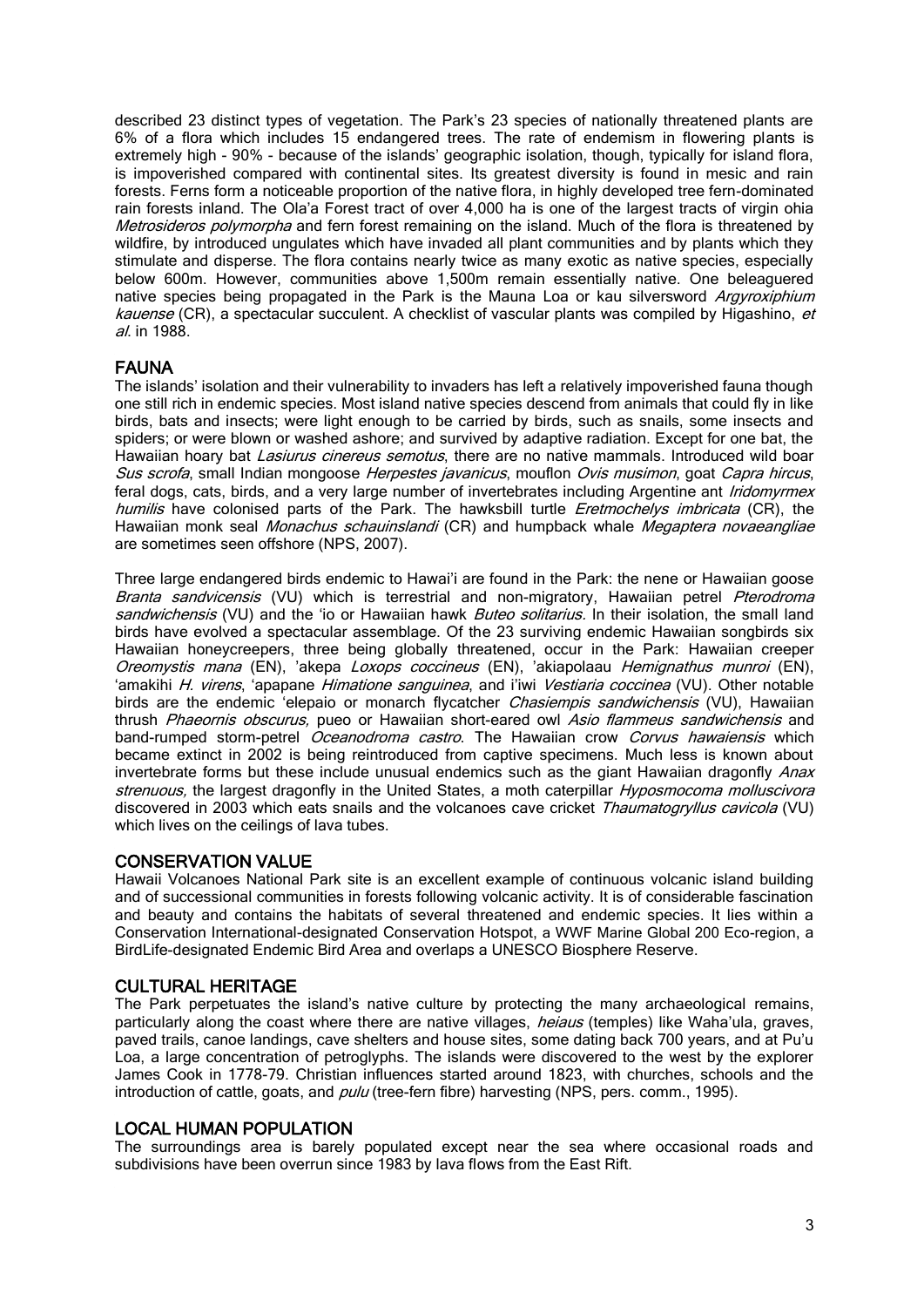### VISITORS AND VISITOR FACILITIES

Mauna Loa was first climbed by visitors in 1794 and as a result of descriptions written in 1823, Kilauea had become a tourist attraction by 1840. The first Volcano House was constructed in 1866 and successive structures were built in 1877, 1893 and 1941 for volcano watching visitors. In 2004 there were 2,564,761 recreational and non-recreational visitors (NPS, 2007). The 1877 building is now the Volcano Art Centre; the 1941 building is the Park's only hotel. Other facilities include two campgrounds, 96 km of paved roads, one the Kilauea Crater Rim drive, and 190 km of marked trails. Hiking and fishing are two other major activities. Several settlements with accommodation are quite near and the island has two airports.

### SCIENTIFIC RESEARCH AND FACILITIES

The islands have been and continue to be important in the history of evolutionary biology and for the study of effusive vulcanism ever since the first observations in 1823. The Park is home to a multiagency Research Centre, which includes facilities for the US Forest Service, the National Biological Service (NBS) and university researchers. The Park also maintains 12 weather stations. There is a museum with 380,000 specimens, a herbarium and library. The US Forest Service conducts research on insect biological agents to control exotic forest pest weed species. And the collaborating Bishop Museum publishes definitive biological manuals of all known Hawaiian organisms. The three research groups of the NBS are the majority of the researchers in the Pacific Islands Service Centre. These scientists focus on three areas: diseases and the other limiting factors on native birds, monitoring and an inventory of Park flora and fauna (National Park Service, pers. comm., 1995). The US Geological Survey's Hawaiian Volcano Observatory, founded on Kilauea in 1912, runs a volcanic geological research program, monitoring Mauna Loa and Kilauea which are the most studied and best understood volcanoes in the world; and the research has contributed to understanding of islandbuilding through volcanic processes. The present eruption on the east rift of Kilauea is monitored constantly, web information is published daily and a newsletter weekly. The observatory has trained most of the world's volcanic scientists and has developed research techniques that are now standard procedure.

### MANAGEMENT

The National Park is managed by the National Park Service of the Department of the Interior following in the General Development Plan of 1976 and a Natural Resources Management Plan which is updated annually. This divides the area into three zones: Primary Use zone for intensive visitor use, interpretive programmes such as the Crater Rim Summit loop drive, the Chain of Craters Road corridor, and the Waha'ula Visitor Centre areas; Wilderness Threshold zone, a self-guiding nature area used almost exclusively by local island residents and off-island visitors who rent vehicles; and Backcountry zone, the largest and least used area. A detailed Wildland Fire Management Plan has been drawn up to deal with a threat which has recently been destructive, though burned areas are systematically replanted. A Commercial Services Plan and an Air Tour Management Plan provide for and regulate appropriate concession services. Commercial development, resource exploitation, hunting, gathering, off-road driving and fire-setting are prohibited unless licensed. In the past feral goats laid waste to Park lands from the dry coastal lowlands to the alpine zone, destroying shrubs and preventing regeneration of many native plants. In the early 1970s populations of between 15,000 and 20,000 built up, but the islanders have been encouraged to hunt and trap both pigs and goats which have now been reduced to low numbers except for parts of Mauna Loa above 2,800m. Park staff are aggressively restoring habitat, guarding nest sites, monitoring threats and population impacts, removing alien wildlife, planting endangered and rare plants such as the Ka'u silversword and planning to restore the populations of the nene, Hawaiian petrel and hawksbill turtle (NPS, 2007).

### MANAGEMENT CONSTRAINTS

Feral pigs, goats, and mouflon sheep, mongoose, feral cats and rats, ants, wasps, mosquitos; and invasion by at least 25 exotic plants all threaten native species of which scores, especially birds, have been eliminated in the past. The invasives are now too widespread for easy control and Hawai'i has become leading state both for extinctions and numbers of nationally endangered species. The control of feral pigs and non-native plants are now the highest conservation management priorities. The severest disturbance has occurred in semi-arid lowland and mid-level areas, the least impacted have been the uplands. Low numbers of pigs ranged over approximately 8,000 ha (8.5%) of the Park, mostly the mesic and wet areas, damaging the native vegetation, disturbing soil and dispersing alien plant seeds. Pockets of standing water created by their wallowing provide breeding places for mosquitoes which cause serious avian malaria and bird pox. Another alien, the mongoose has caused widespread extinction of endemic snakes. Argentine ant is a pest especially around settlements and is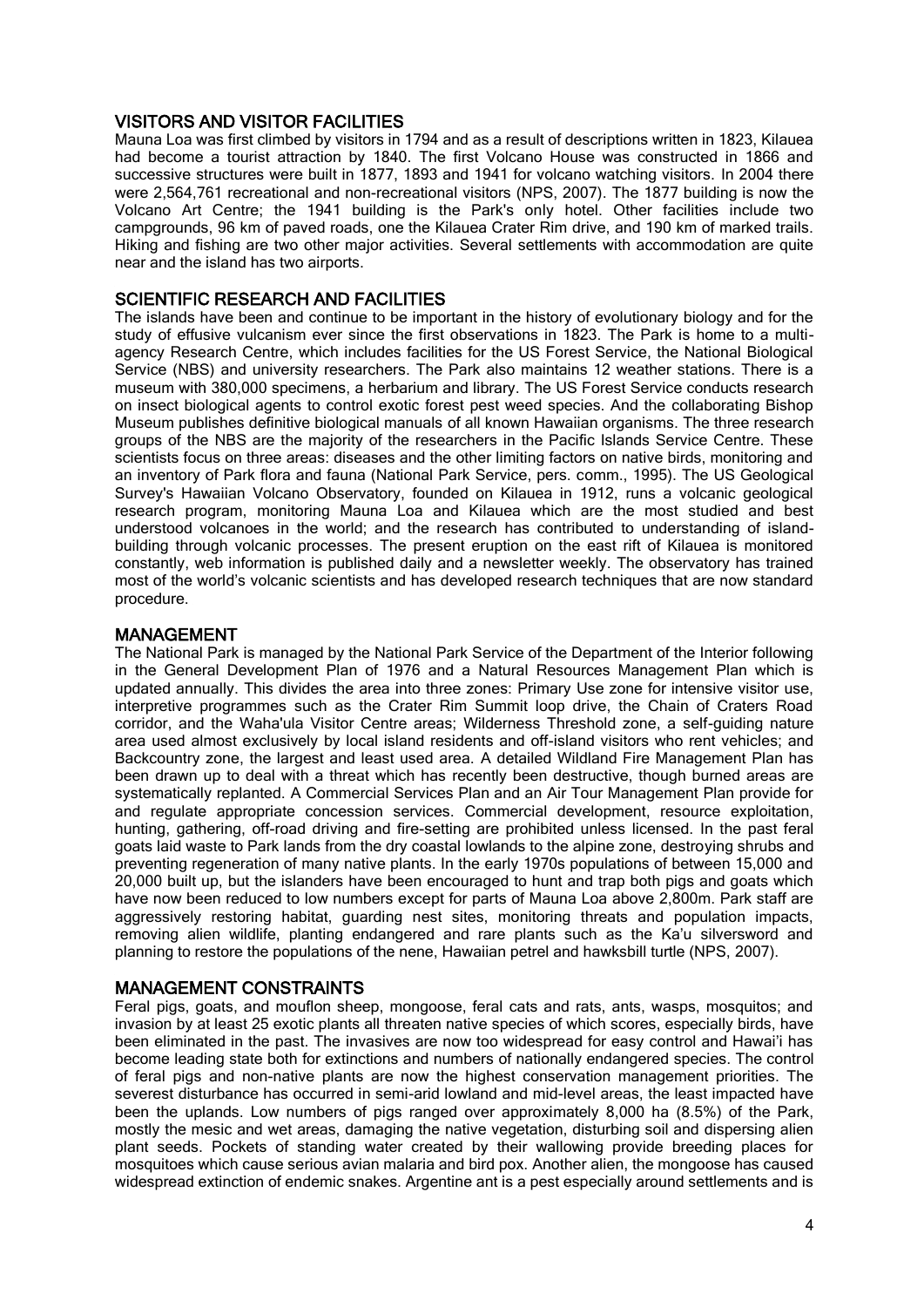spreading. Large alien weeds such as the nitrogen-fixing faya tree Myrica faya and velvet tree Miconia calvescens both successfully colonise lava flows and open ground, shading out other species. However, the numbers of both pigs and mosquitoes are beginning to come under control.

#### **STAFF**

In 2007 there are 130 full time employees (NPS, 2007). These include specialists in mountain ecology, park interpretation, research and archaeology. Seasonal staff are employed from the Young Adult Conservation Corps.

#### BUDGET

The annual operating budget for 2007 is \$5,558,000. Entry fees are charged and there is periodic additional funding for research projects (NPS, 2007).

#### LOCAL ADDRESS

Superintendent, Hawaii Volcanoes National Park, P.O. Box 52, Hawaii 96718, U.S.A.

#### **REFERENCES**

The principal source for the above information was the original nomination for World Heritage status.

Carlquist, S. (1980). Hawaii: A Natural History. Lawai, Kauai, Hawaii: Pacific Tropical Botanical Garden, Honolulu. 463 pp.

Cox, G, (1999). Alien Species in North America and Hawaii: Impacts on Natural Ecosystems. Island Press, Washington. 388 pp.

Cuddihy, L. & Stone, C. (1990). Alteration of Native Hawaiian Vegetation: Effects of Humans, Their Activities and Introduction. Univ.of Hawaii Cooperative National Park Resources Studies Unit. 138 pp.

Degner, O. (1973). Plants of Hawaii National Park. Braun-Brumfield Inc, Ann Arbor, Michigan.

Doty, M. & Mueller-Dombois, D. (1966). Atlas of Bioecological Studies at Hawaii Volcanoes National Park. Hawaii Botanical Science Paper No. 2. University of Hawaii, Honolulu. 507 pp.

Hazlett, R. (1993). Geological Field Guide to Kilauea Volcano. Hawai`i Natural History Assoc'n,123 pp.

Higashino, P., Cuddihy, L., Anderson, S. & Stone, C. (1988). Checklist of Vascular Plants of Hawaii Volcanoes National Park. Cooperative National Park Resource Studies Unit Technical Report 64, University of Hawaii at Manoa.

Holcomb, R. (1987), Eruptive history and long-term behavior of Kilauea Volcano. In Decker, R., Wright, T. & Stauffer, P.(eds). Volcanism in Hawaii. U.S.G.S. Professional Paper 1350: pp 261-350.

Jacoby, J. (1989). Vegetation Maps of the Upland Plant Communities of the Islands of Hawaii, Maui, Molokai and Lanai. Cooperative National Park Resources Studies Unit, University of Hawaii.

MacDonald, G., Abbott, A. & Peterson, F. (1983). Volcanoes in the Seas: The Geology of Hawaii. University of Hawaii Press, Hawaii. 400 pp.

National Park Service (NPS) (2007). website [Hawai'i Volcanoes National Park](http://www.nps.gov/havo/).

---------- (1976). *Hawaii Volcanoes National Park Master Plan*. US Department of the Interior, National Park Service.

---------- (1973). Hawaii Volcanoes National Park, Hawaii, Natural Resources Management Plan and Program. Revised & updated annually since 1982.

Smart, C. (1965). The Archaeological Resources of Hawaii Volcanoes National Park. Department of Anthropology, Bishop Museum. 112 pp.